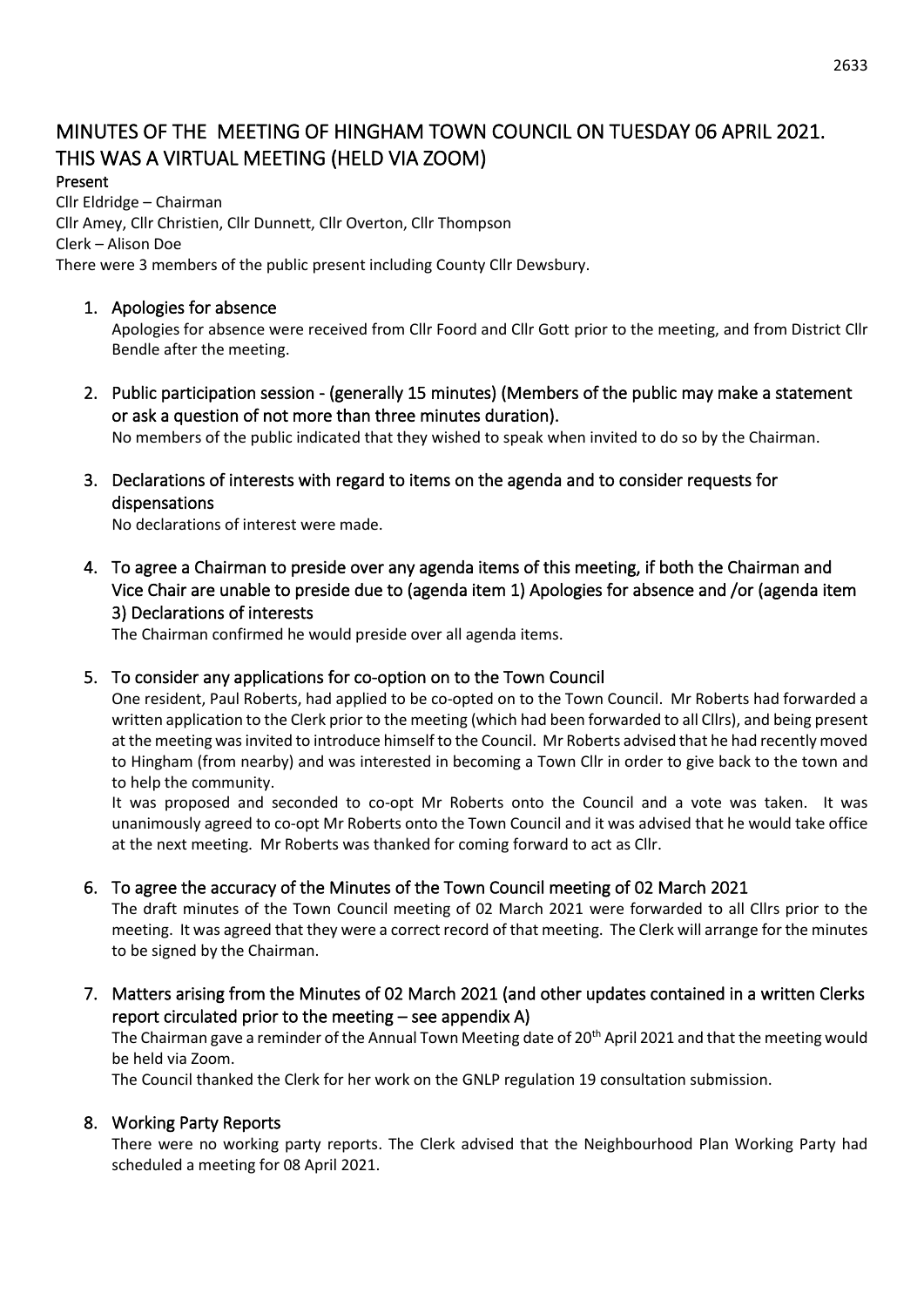# 9. Reports from representatives on external bodies/attendees of external meetings/training

- 9.1 Cllr Foord had sent a written update to all Cllrs following her attendance at the Hingham Playing Field Association meeting. It was reported that the toilets had been refurbished and electrical work had been done and certificate issued. The tennis club had reported an increase in membership, the cricket club are looking to run Saturday coaching sessions for children, a new football club was being formed. The HPFA had received Covid grants whilst the facility was closed during lockdowns and it was hoped that the HPFA could start to organise fund raising events. A query was raised regarding the grass cutting and the Caretaker had been requested to litter pick the sports field.
- 9.2 Cllr Christien reported that the Lincoln Hall Committee had made some improvements to the hall, with interior painting and new stage curtains, and hoped that other curtains could be replaced soon. WiFi has been set up in the hall (although not tested and confirmed as working as yet). It is hoped that the improvements will make the hall a more attractive and versatile place for hirers.
- 9.3 Cllr Christien also reported on the Hingham Emergency Packages scheme, which was intending to give notice to it's users that the scheme would end in June, with users of the scheme having been signposted to other streams of support. Thanks was offered to Dereham Food Bank for the help it had provided to the scheme.

# 10. General Correspondence (information/circulars etc)

All correspondence was forwarded to all Cllrs prior to the meeting, and non-confidential correspondence (for agenda item 10) was available on the Town Council website prior to the meeting.

- **10.1 Norfolk ALC Bulletin - 30 March 2021**
- **10.2 REDUCE SINGLE-USE CAMPAIGN "SWAP2SAVE"**
- **10.3 Letter from Luke Hall regarding Remote Meetings**
- **10.4 COVID-19 NCC Briefing**
- **10.5 2020/21 AGAR external auditor instructions**
- **10.6 1 million trees for Norfolk update**
- **10.7 Trading Standards advice on food allergens and new labelling requirements**
- **10.8 NORFOLK STRATEGIC FLOOD ALLIANCE** . The Clerk advised that she had sent the Town Council response to the GNLP regulation 19 consultation to the Norfolk Strategic Flood Alliance. Cllr Thompson advised that he had pulled together information on where surface water flooding was occurring, but wasn't sure if it was what the NSFA were looking for as most of the issues identified were seasonal and occur during heavy rain fall. It was noted that the issues occur because of poor maintenance of the drainage system, with ditches not being cleared, road gullies not being kept clear and roadside grips being dug which don't drain into ditches, these issues cause surface water flooding during heavy rainfall, which then in turn can result in flooding of properties.

# 11. Correspondence (not for public inspection) as addressed directly to Hingham Town Council (from residents etc.)

#### **11.1 Community Car Scheme**

The Clerk advised that she had responded to the initial correspondence from the resident who assisted with the Community Car Scheme to try to give objective advice on the issues that were raised, the resident had taken this advice as criticism and had voiced this in a further email to the Clerk.

A member of the public indicated that they wished to speak. The Chairman asked the Council if they agreed to come out of Standing Orders to allow the member of the public to speak, this was agreed.

The member of the public identified themselves as the author of the correspondence and outlined issues (as detailed in the correspondence), regarding the co-ordinator administration of the Community Car Scheme, the help that is provided to residents using the Community Car Scheme, including scenarios above and beyond the scope of the Community Car Scheme, stating that it cannot be a 9-5 job and that one driver had commented that they on call 24/7.

The Chairman thanked the member of the public, advising that the Town Council were not involved in the administration of the Community Car Scheme and it was unclear at this point as to how the Council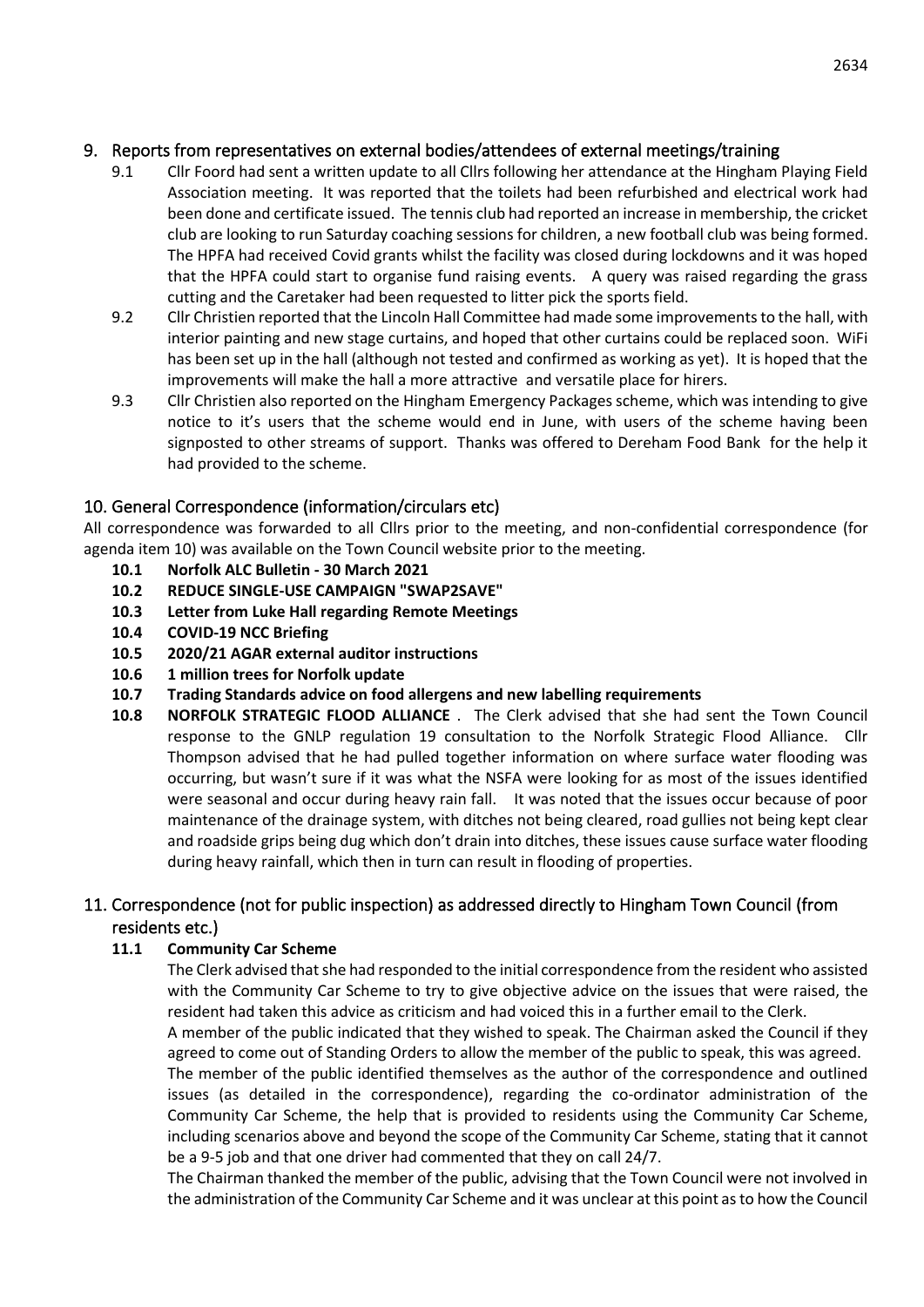may be able to help. It was noted what a valuable service the Community Car Scheme was and it would be a great loss to the community if it was to cease to operate.

The member of the public left the meeting. The Chair advised that some thought needs to be given as to how the Community Car Scheme can be supported. It was noted that there may be guidance available from Community Transport Action. A Cllr noted that they supported the advice given by the Clerk regarding the need for boundaries between personal life and acting as an administrator for the Community Car Scheme, and that failing to signpost people to other authorities such as the Community Connector for assistance, could do more harm than good.

#### **11.2 Greater Norwich Local Plan (from a resident)**

The Clerk confirmed that this correspondence had been included in the Town Council representation to the GNLP regulation 19 consultation.

The correspondence outlined concerns regarding submissions to the GNLP to develop sites on Watton Road (GNLP0335 and GNLP0298).

#### 12. To discuss and agree any required responses/actions in relation to any item(s) of correspondence No additional responses required.

#### 13. District Councillor's report

The Clerk confirmed that she had not heard from District Cllr Bendle.

#### 14. County Councillor's report

County Cllr Dewsbury reported that most parishes were organising their annual parish meetings to be undertaken virtually before the regulations expire in early May, and that the County Council were looking at alternative venues to enable meetings to be held in person but adequately socially distanced. NALC are campaigning to allow virtual/remote attendance at meetings a permanent alternative.

Cllr Dewsbury advised that customer services were assisting with the Covid track and trace system and assisting the NHS.

It was also reported that the members budget for Highways had increased from £6000 to £10,000 and could now include environmental projects, including planting of trees.

With regard to flooding issues, South Norfolk Council scrutiny had met to discuss flooding with regards to the planning process to see if better regulations need to be introduced. The Norfolk Strategic Flood Alliance had met and had discussed parish councils having a more active role, by keeping an eye on areas known to be susceptible to flooding. Highways will also be considering what they can do to better prevent flooding occurring. NCC have allocated £1.5 million for larger projects.

The Clerk queried if the Highway Ranger scheme was still operational, Cllr Dewsbury advised that she would find out and advise accordingly.

Cllrs asked if NCC /NSFA were joined up with other authorities, for example the NSFA had been sent the Town Councils GNLP response which evidences significant surface water flooding issues with the proposed development site on Norwich Rd, and it is of concern that these issues will not be investigated and the GNLP will be adopted with the site included.

It was also noted by Cllrs that there needs to be enforcement of the landowners responsibility to clear ditches. Cllr Dewsbury advised that the SNFA were trying to join up the (approximately) 37 different agencies across the county who have an interest in flooding issues.

It was also noted that there is no enforcement of landowner responsibility to clean the roads of mud from agricultural activities, Cllr Dewsbury advised that Highways will write to land owners to request that the mud is cleared but only in extreme circumstances will NCC clear the roads of mud and pass on the cost to the land owner.

#### 15. Planning Decisions

15.1 2021/0586 - Remove Crab Apple Tree due to damage caused by invasive bamboo. 8 Pitts Square Hingham Norfolk NR9 4LD - No objections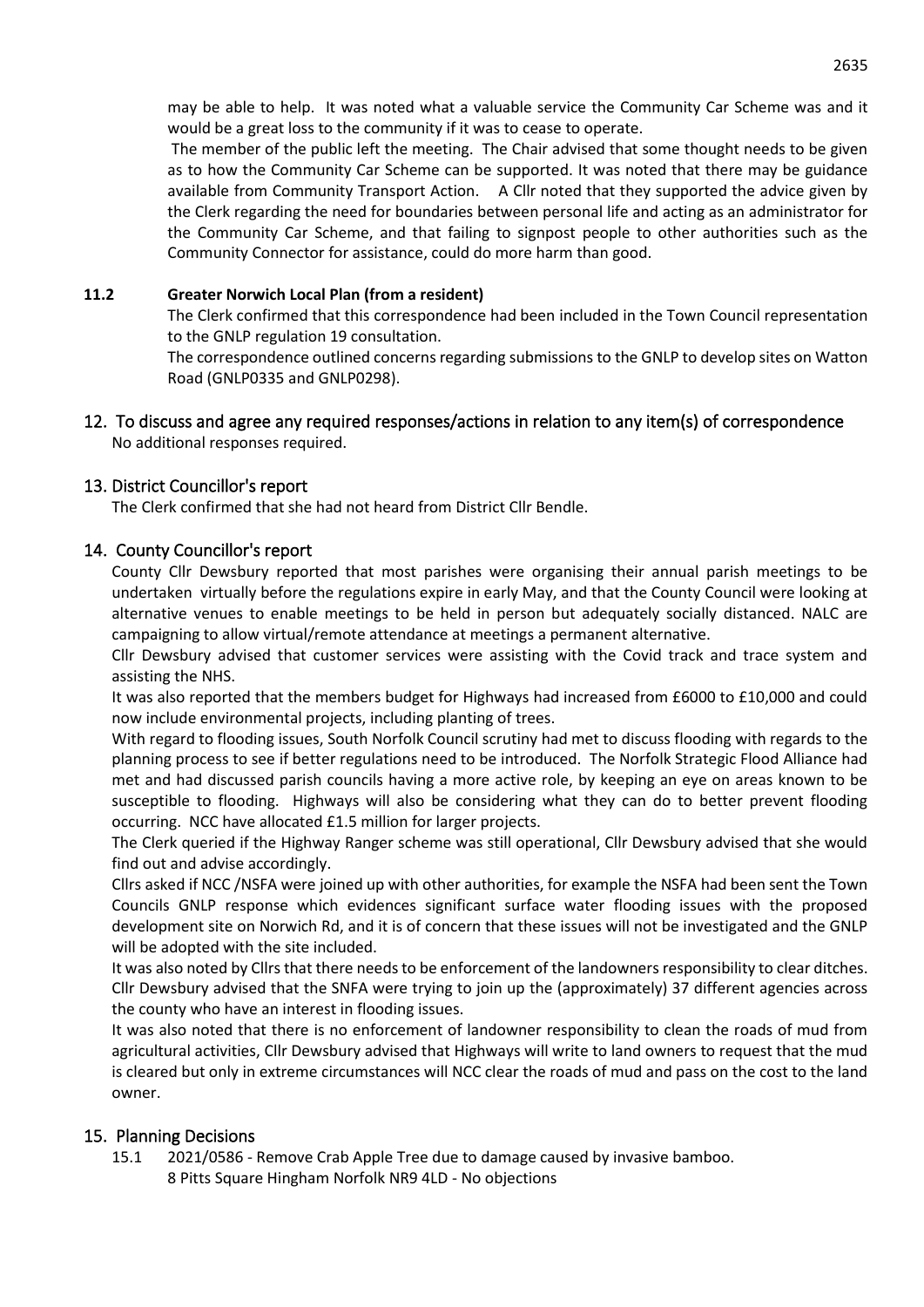- 15.2 2021/0333 Pear tree crown reduction, reduce height from 11m to 6m and spread from 8m to 6m Lacon Cottage 2 Royal Oak Mews Hingham NR9 4JF - No objections
- 15.3 2021/ 0143 Alianthus altissima (T1) Remove single, rising limb overhanging drive. Acer (T2) Remove to near ground level. Robinia pseudoacacia (T3) - Crown raise over public highway and private drive to 5m. Catalpa bignonoides (T4) - Crown raise over private drive to 3.75m. Fagus sylvatica (T5) - Crown raise over private drive to 3.75m. Taxus baccata (T6) - Shape lower crown to balance form towards garden.

2 Baxter Road Hingham NR9 4HY - No objections

- 15.4 2021/0133 Notification for Prior Approval for a proposed change of use of an agricultural building to a dwellinghouse (QA/QB) Agricultural Building North Of The Old Dairy Watton Road Hingham Norfolk - Approval of details - Approved
- 15.5 2020/2454 Conversion and extension of warehouse and replacement of workshop/store to form dwelling.

15 Market Place Hingham NR9 4AF - Approval with Conditions

- 16. Planning Applications (as notified by SNC for consultation, including any additional application received since the publishing of the agenda)
	- **16.1 2021/0698 & 2021/0697 - Location: Southernwood House 9 Market Place Hingham NR9 4AF Proposal: Erection of a detached single storey timber outbuilding Application Type: Listed Building Consent/Application Type: Householder** The Council agreed to recommend approval.
	- **16.2 2021/0715 Location: Barn West Of Watton Road Hingham Norfolk Proposal: Demolition of existing barn and workshop and erection of dwelling with garage and tractor shed. Application Type: Full Planning Permission** The Council agreed to recommend approval.

# 17. (other planning applications where the Town Council is not a consultee – for information only)

- *17.1 2021/0394 - Holly Tree reduce height to approx 5.5m, 2no. Birch Tree's reduce spread to approx 5 to 6m (no height reduction) Little Ash Cottage 7 Pitts Square Hingham NR9 4LD*
- *17.2 2021/0386 - London Plane (T1) to reduce crown by 4m to a height of 9m to allow previous reduction wounds to callus over, reducing wind value causing branch "break outs". 20 Hall Lane Hingham NR9 4JX*

#### (ITEM 18 - 19 FINANCE)

18. To consider renewal of the subscription to NALC/Norfolk ALC (which includes the provision of the Hingham Town Council website)

It was agreed to renew the NALC/Norfolk ALC subscription as it had been a valuable source of information and advice.

| The accounts for payment were agreed as below, the Clerk arranged for the cheques to be signed. |               |  |              |                         |            |  |  |  |
|-------------------------------------------------------------------------------------------------|---------------|--|--------------|-------------------------|------------|--|--|--|
| <b>REF</b>                                                                                      | <b>AMOUNT</b> |  | <b>PAYEE</b> | <b>DETAILS</b>          | <b>VAT</b> |  |  |  |
| 104156                                                                                          | £1.112.20     |  | staff        | WAGES (1064.91)         |            |  |  |  |
|                                                                                                 |               |  |              | CLEANING PRODUCT (7.60) |            |  |  |  |
|                                                                                                 |               |  |              | <b>BINBAGS (9.69)</b>   | £1.66      |  |  |  |
|                                                                                                 |               |  |              | WOODSTAIN (30.00)       | £5.00      |  |  |  |
| 104157                                                                                          | £971.58       |  | staff        | WAGES (962.46)          |            |  |  |  |
|                                                                                                 |               |  |              | <b>STAMPS (9.12)</b>    |            |  |  |  |
| <b>D DEBIT</b>                                                                                  | £80.82        |  | <b>NEST</b>  | <b>PENSION</b>          |            |  |  |  |
| 104158                                                                                          | £931.58       |  | <b>HMRC</b>  | TAX/NI                  |            |  |  |  |

# 19. To approve Accounts for Payment (as below)

The accounts for payment were agreed as below, the Clerk arranged for the cheques to be signed.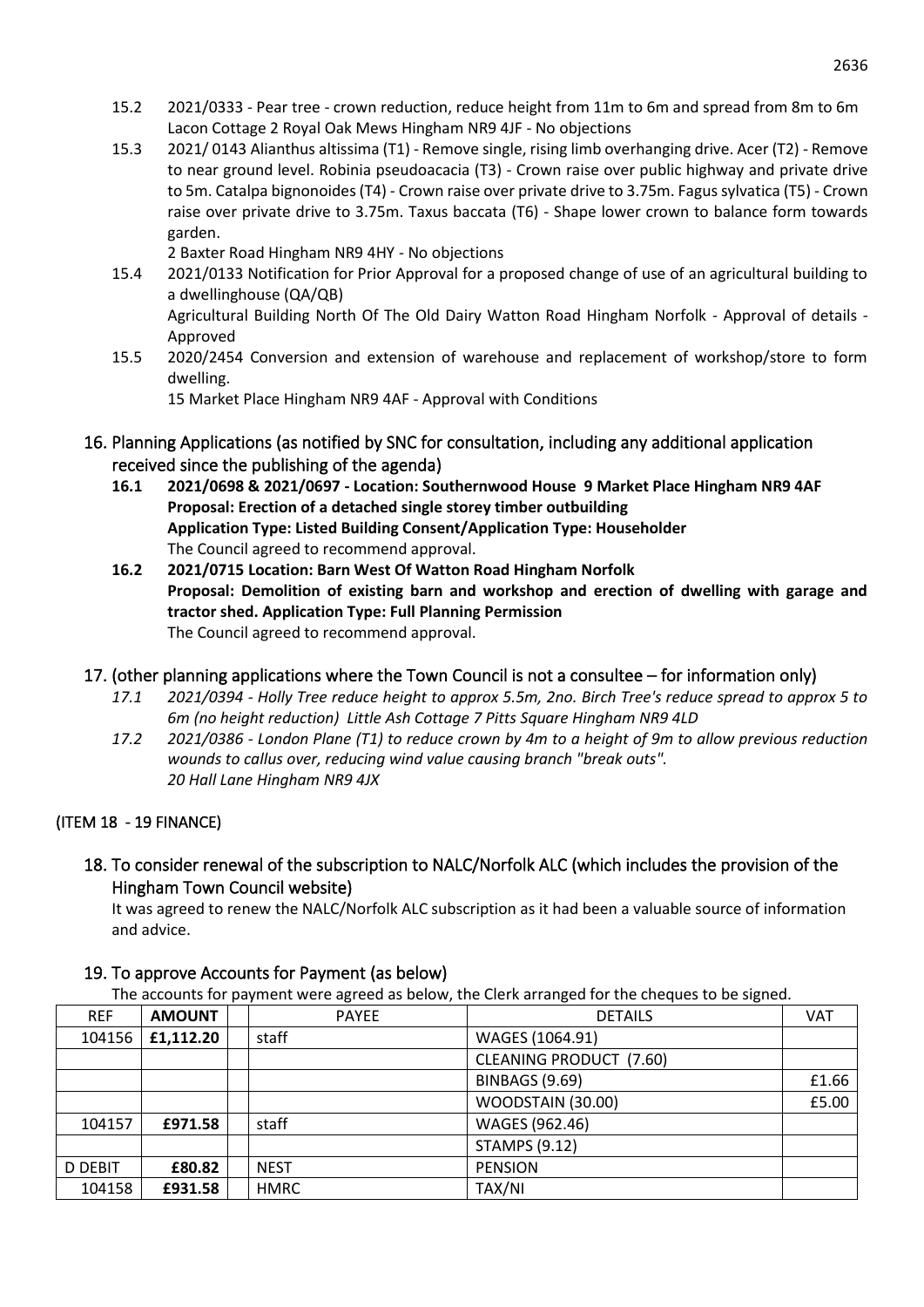| <b>REF</b>   | <b>AMOUNT</b> | <b>PAYEE</b>         | <b>DETAILS</b>                | VAT     |
|--------------|---------------|----------------------|-------------------------------|---------|
| 104159       | £240.00       | COZENS (UK) LTD      | STREET LIGHT MAINTENANCE      | £40.00  |
| 104160       | £621.71       | E-ON                 | <b>STREET LIGHT ENERGY</b>    | £103.62 |
| 104161       | £359.28       | <b>SOUTH NORFOLK</b> | <b>BUSINESS RATES TOILETS</b> |         |
|              |               | <b>COUNCIL</b>       |                               |         |
| 104162       | £13.11        | <b>ANGLIAN WATER</b> | <b>CEMETERY</b>               |         |
| 104163       | £21.48        | <b>ANGLIAN WATER</b> | <b>FAIRLAND</b>               |         |
| 104164       | £442.93       | <b>NORFOLKALC</b>    | SUBSCRIBTION/WEBSITE          |         |
| 104165       | £100.40       | JS                   | <b>CLEANING</b>               |         |
| <b>TOTAL</b> | £4,895.09     |                      | <b>TOTAL VAT</b>              | £150.28 |

#### 20. To agree the asset register for year ending March 2021

The Clerk had updated the asset register with the addition of items purchased during the year, and the removal of items no longer functional (the cemetery officers laptop and some Christmas lights were removed as they are no longer working).

It was queried as to whether depreciation should be added to the asset values, the Clerk advised that she recalled advice being given that depreciation should not be included.

The asset register was agreed as presented by the Clerk.

# 21. Proposal to write to Abel Homes regarding the Town Council's Greater Norwich Local Plan Regulation 19 representation

The Clerk outlined the previous correspondence/meetings with Abel Homes as follows:

Both Abel Homes and Clayland had attended the Annual Town Meeting in April 2018 and gave presentations. Representatives from the Town Council were invited to meet with Abel Homes in October 2018, the meeting took place and was reported back to the Town Council in November 2018.

Abel Homes contacted the Clerk following the GNLP roadshow in February 2020, and the clerk advised of the issues raised and that there was strong local opposition the GNLP0520 being developed.

The Clerk also advised that the Town Council had not approached Clayland Estates to discuss the GNLP, the approach to the Town Council had been made by Clayland Homes, and that the GNLP responses from the Town Council were publicly available, that the Town Council meetings were available for the public (including housing developers) to attend, and that no further contact had been made by Abel Homes to the Town Council since the telephone call following the GNLP roadshow in February 2020.

It was noted by Cllrs that there would be little to gain from contacting Abel Homes and that they were able to attend Council meetings to discuss the concerns raised should they be inclined to do so.

It was agreed not to write to Abel Homes regarding the GNLP regulation 19 representation.

# 22. 'Exclusion of the Press and Public under the Public Bodies (Admission to Meetings) Act 1960 to discuss the following matters:'

The following agenda items contain reference to information that is commercially sensitive, the following agenda item is therefore confidential

It was agreed to ask the public to leave the meeting.

#### 23. To discuss the proposal and quotation for an annual (basic) maintenance contract for the skate park.

The Clerk advised that a maintenance contract has not previously been in place for the skate park and would be in addition to the annual RoSPA inspection and that a figure had been included in the 2021/22 budget for a maintenance contract. The Clerk advised that she had received a quotation from the company who had undertaken the recent repairs to the skate park and that they were a specialist skate park company rather that a general play equipment company.

The Company advised that:

"the annual service visit consists of a full nut & bolt inspection of the ramps and the replacement of any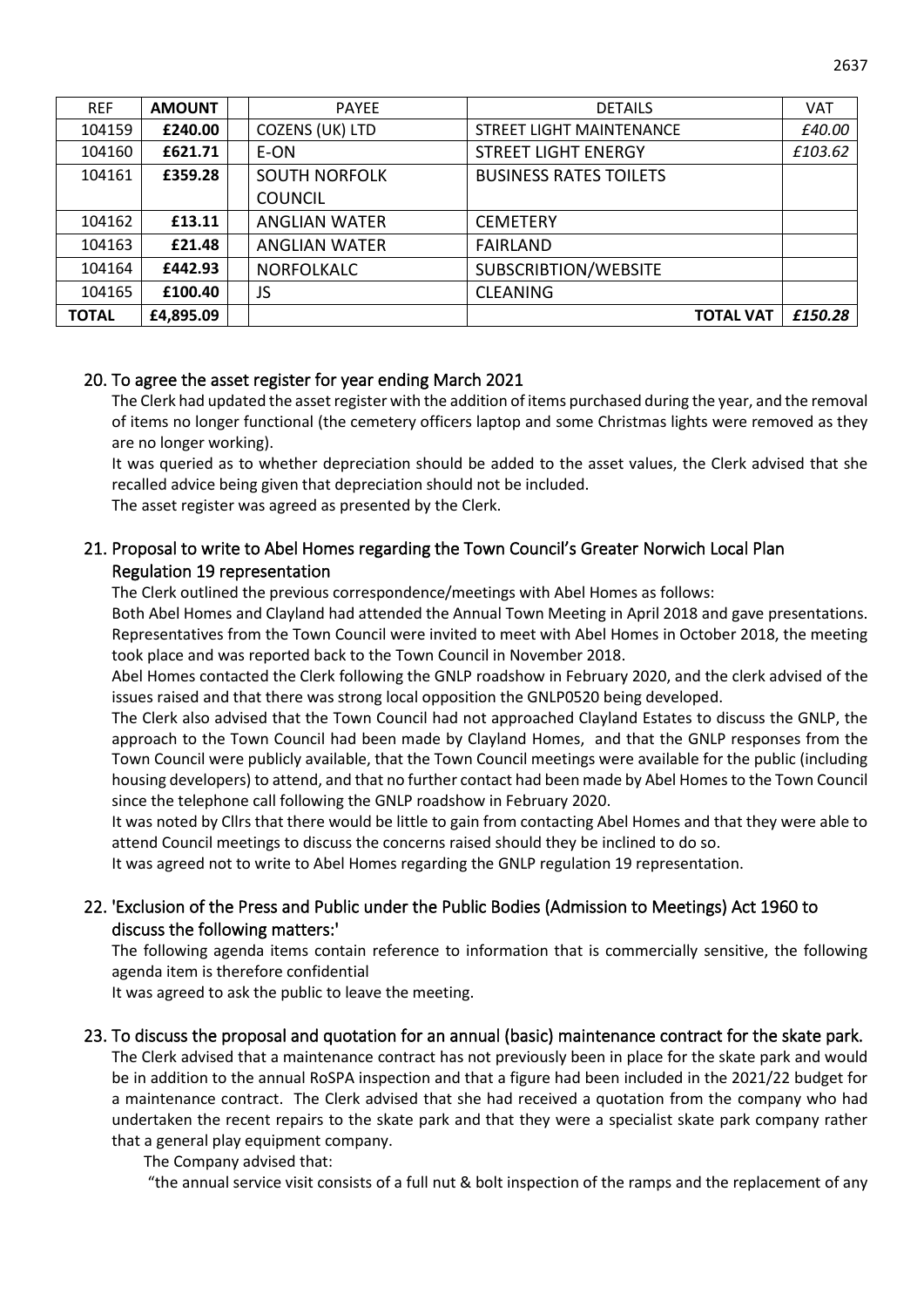damaged or missing rivets/fixings, the tidying of any rough edges and so forth, a thorough sweep of the skatepark, the repainting of steel kicker plates if applicable and a decent scrub to remove any mould/mildew. A short written report with any recommendations and future projections regarding replacements panels etc.

It's a fixed price one day visit. If there's any additional tasks that we're able to do during that day then they are included in that fixed price…..

If the service visit flags up something more pressing at the skatepark that should really be repaired right away - a broken panel for example, if you can authorise it immediately we will build a significant labour discount into the price for those additional works. We carry a selection of materials on board to cover most eventualities".

The Clerk confirmed that the company did not ask for a long term agreement so the maintenance visit could be arranged on a year by year basis.

It was queried if the company would be able to fix the cracks in the tarmac, the Clerk confirmed that they would not and that it was preferable that this be done by a specialist tarmac company, rather than with off the shelf fillers which the Council had previously agreed to try.

It was agreed to have the annual maintenance visit undertaken.

The meeting ended at 8.50 pm

Signed………………………………………………………………………………….. Chairman 04 May 2021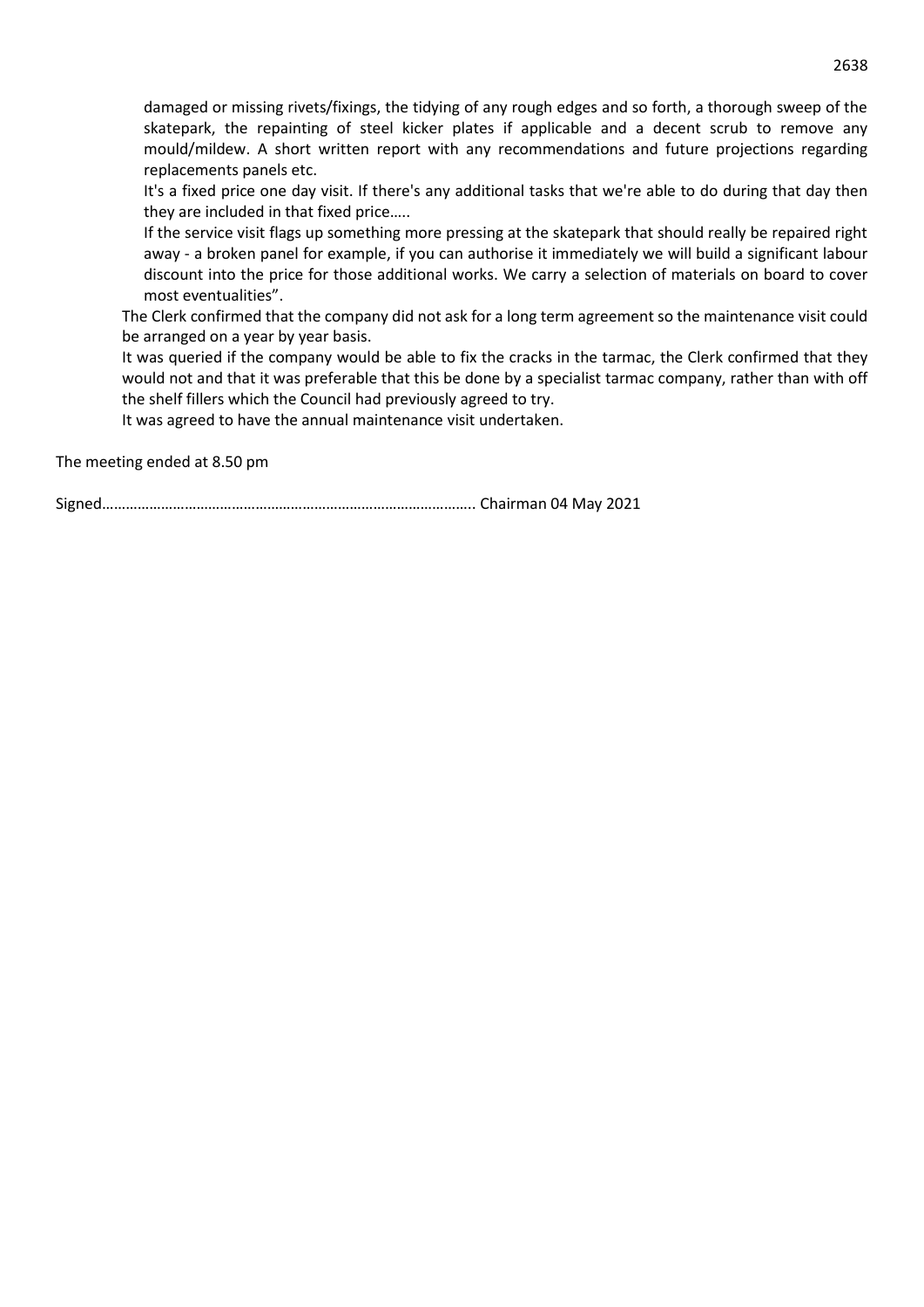# Appendix A

2639

# Clerks Report for 06 April 2021

#### Matters Arising From the minutes of the meeting on 02 March 2021

#### MIN Update

19 Matters Relating to the Greater Norwich Local Plan

Greater Norwich Local Plan Regulation 19 Consultation – the consultation period was extended until 5pm on 22 March 2021, the Town Council representations was submitted before the deadline and an acknowledgement was received. The representation document and supporting evidence is available on the Town Council website. The Statement of Common Ground was amended and is also available to view on the Town Council website.

The GNLP team have been invited to visit Hingham to meet with representatives of Hingham Town Council and discuss the issues raised within the representation document.

- 22 Annual Town Meeting Clubs/Organisations have been written to and invited to submit a report.
- 23 Letters will be sent to the Cafes and Public House to invite them to use the greens for customer seating (providing that there are no objections from the police or licensing authority).

#### Other Updates/Outstanding Issues

- Tree Survey quotations for relevant work to be obtained.
- Creation of a wildflower/bee friendly area in the cemetery plan to be drawn up on how to achieve this.
- Trees for planting (Fairland and Market Place permanent Christmas Trees) will be sourced in Jan 2022.
- Notice boards for the toilets to be purchased
- Notice Boards both wooden notice boards are now becoming difficult to open and lock and they become damp and condensated. The clerk advises considering the purchase of a new purpose built free standing notice board if there is a suitable location in the Market Place, a new notice board for the Fairland is also recommended
- Market Place Payphone A payphone has been installed the kiosk door has been repaired. BT have been asked to refurbish the kiosk – however there has been no response to this.
- Church Clock –Site visits will be looked into post lockdown.
- Skatepark repairs Joins in the tarmac to be filled .
- Financial checking/scrutiny to be undertaken. Chairman and Clerk post lockdown.
- Parking "options" to be investigated and report to be written for a future meeting.
- Installation of cycle racks to be arranged.
- Street Lighting the contractor has been asked to undertake the renumbering of the footway lights, this is due to be undertaken soon. A condition report is awaited on all of the Council's footway lighting – (priority can then be assessed depending on the condition/safety of the light columns, for obtaining quotations for changing lights to LED). With regards to possible solutions to replacing the Tally Alley light, the contractor suggested the use of illuminated bollards, ownership of the alleyway needs to be established.
- Lockable Bollard for the Fairland quotations to be obtained and discussed at a future meeting
- Communications Policy (including social media this is being worked upon )– Cllrs are reminded not to comment on public social media pages making reference to themselves as Councillors, in a way that could give inaccurate information or be misleading or misconstrued as the Council having discussed and agreed something, when this is not the case.
- Staff/Cllr communication/relationship protocol to be drafted.
- Cemetery fees discretion policy The Clerk has been working on this as an overall Cemetery Fees Policy all points relevant to the fee structure including frequency and method of fees reviews. This is to be finalised and bought back to a future Town Council meeting with a review of the cemetery fees.
- Extension of Cemetery Driveway and turning circle The Clerk has spent some time in the cemetery looking at the area that would be required to extend the driveway, the area is very extensive and the clerk is concerned about the application of such a large area of tarmac – (environmental and cost). There may be other more